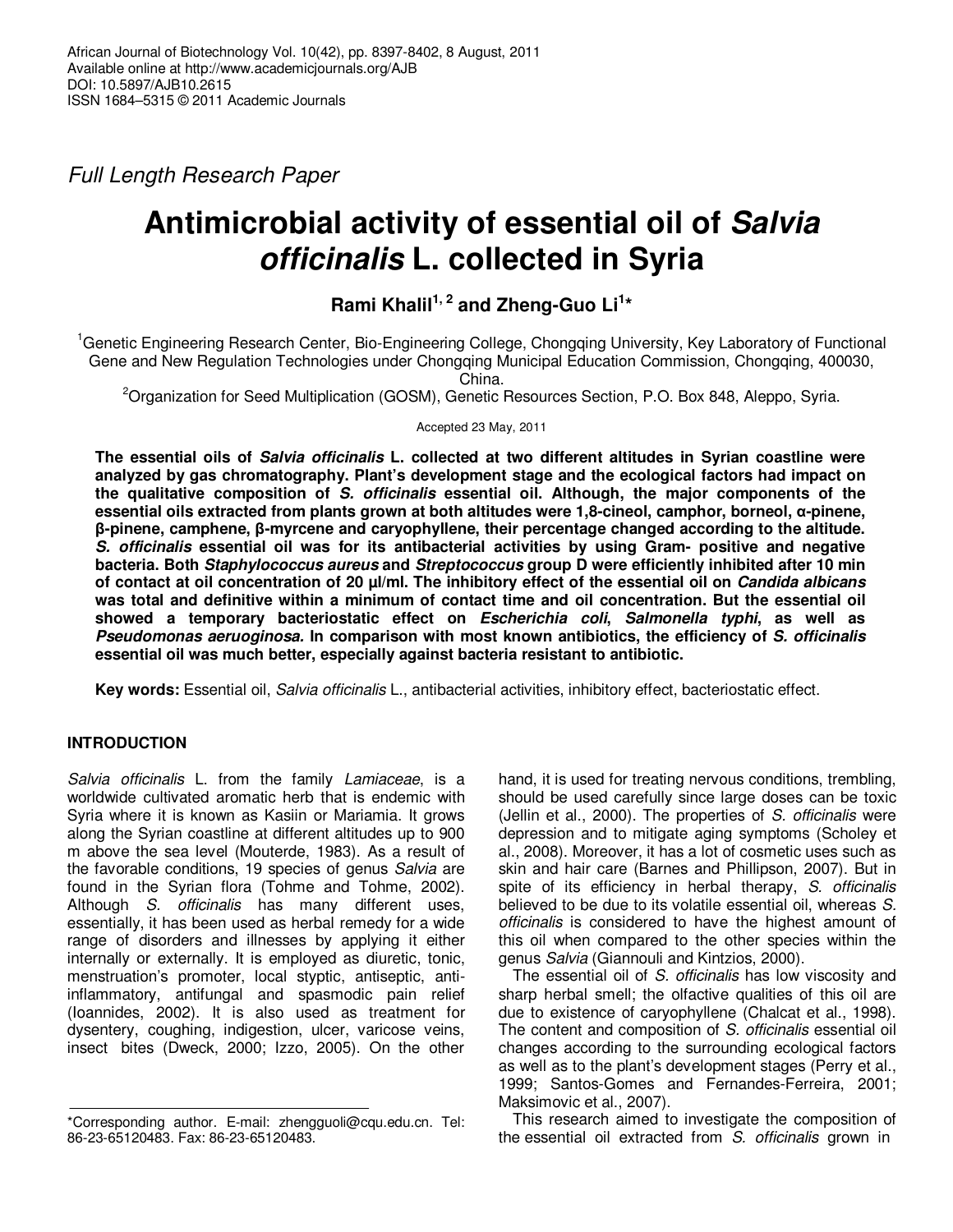Syria; to evaluate the anti-microbial activities of *S. officinalis* oil against some Gram-positive and Gramnegative bacteria.

#### **MATERIALS AND METHODS**

#### **Study locations and preparation of plant materials**

Samples of *S. officinalis* were collected from two sites in the Syrian coastline; Al-bahlolia (100 m) and Al-Hafa (500 m). Collecting process took place before and after plant's blossoming in June, July, August and September.

Fresh green leaves were collected in clean polythene bags and codified as follows: 'S1' leaves collected from Al-bahlolia, 'S2' leaves collected from Al-Hafa. Each set, consisting of six leaves mixed together, were washed with distilled water, dried at room temperature until the water content dropped to 4.8%. The weight of each sample was 40 g.

#### **Extraction of essential oil**

The air-dried samples were crushed, and then subjected to hydrodistillation for three hours by using Clevenger-type apparatus according to the standard procedure described in the European Pharmacopoeia (1997). In order to eliminate all water, the extracted oils were treated with anhydrous sodium sulphate ( $Na<sub>2</sub>SO<sub>4</sub>$ ), then filtered and kept in the dark at 4°C until tested and analyzed.

#### **Gas chromatography (GC) analysis conditions**

Separating and analyzing the essential oil of *S. officinalis* samples was done by a Shimadzu GC-17A system equipped with fused silica capillary column (30 m  $\times$  0.25 mm), coated with 0.25 µm film Rtx-5MS. The injector and detector temperatures were set at 250 and 280°C, respectively. The applied oven temperature program was: 40°C for 5 min, rising at 4°C/min to 100°C, rising at 19°C/min to 280°C and held for 5 min. The control mode is split and split ratio 5:10. Carrier gas was helium with flow-rate of 1.5 ml/min. The mass spectra were recorded over a range of 30 to 1000 atomic mass unit at 0.5 s/scan. Solvent cut time was 3 min. Ionization energy was 70 eV. The inlet and ionization source temperature were 280°C.

#### **Antimicrobial activities**

#### **Microbial strains**

A panel of six microorganisms was used to access the antimicrobial activities of *S. officinalis* essential oil. Testing for all microbial strains was performed first by pre-culturing inocula of *Escherichia coli* O157:H7, *Pseudomonas aeruoginosa* (ATCC 27853), *Salmonella typhi* O:9,12, Vi - H: d, *Staphylococcus aureus* (ATCC 25923)*, Streptococcus* group D and *Candida albicans* (ATCC 10239) in the following selective media: Nutrient broth, Mannitol agar, Salmonella Shigella (SS) agar, Mac Conkey agar, nutrient agar 1.5%, Bile-Esculine agar Kligler iron agar and Mueller Hinton agar (Biolife, Milano, Italy). The dishes were incubated overnight at 37°C in the case of the bacteria, while *C. albicans* was incubated overnight at 30°C.

#### **Disc diffusion method**

Only one essential oil specimen was chosen for the antimicrobial

test. This choice was based on the more total components and the higher percentage of certain components such as 1,8-cineole and borneol. As a result, the essential oil extracted from plants grown at 100 m above the sea level was used in this study.

In order to determine the antimicrobial activities of *S. officinalis* essential oil, the disc diffusion method was applied according to NCCLS (1997). Briefly, inocula were prepared by suspending colonies from the pre-cultured test microorganisms to have suspensions of *S. aureus* (47 × 10<sup>6</sup> cells/ml); *Streptococcus* group D (44×10<sup>6</sup> cells/ml); *E. coli* (1 × 10<sup>8</sup> cells/ml); *P. aeruginosa*, (18 × 10<sup>6</sup> cells/ml); *S. typhi*  $(3 \times 10^8 \text{ cells/ml})$ ; *C. albicans*  $(18 \times 10^6 \text{ s})$ cells/ml). The adjusted suspensions were swabbed onto the surfaces of Muller Hinton agar, then 6 mm filter paper discs were soaked with 5, 10 and 20  $\mu$ /ml of the essential oil which were placed on the inoculated dishes.

Petri dishes were kept for 2 h at 4°C, and then incubated for 24 h at 37°C in the case of bacteria, while the yeast was incubated at 30°C. Antimicrobial activity was assessed by measuring the diameter of the inhabitation area (including disc diameter of 6 mm) of the microorganism strain tested with the oil which was measured by a ruler and the number of germs inhibited by each antibiotic agent was calculated according to the following equation:

#### $n = (a^*N)/A$

 Where, n is the number of inhibited germs/ml; a is the area of the inhibition disc ( $πr²$ ) in cm<sup>2</sup>; N is the number of germs per ml; A is the area of the Petri dish  $(\pi R^2)$  in cm<sup>2</sup>. In order to have valid and reliable results, each test was repeated three times to eliminate any error.

Based on the same principle, disc diffusion method was used to perform the antibiogram to evaluate the antimicrobial activity of the essential oil versus the antibiotic agents (the concentrations of the antibiotic agents were equal to those used in the medicines sold in the drug stores): Disks of teicoplanine (10 µg), penicilline (10 µg), cloxacilline (5 µg), erythromycine (15 µg), lincomycine (2 µg), sulfonamide (300 µg), ampicillin (10 µg), tetracycline (30 µg), ciprofloxacine (5 µg), chloramphénicol (30 µg), gentamycine (10 µg), kanamycine (30 µg), gentamycine (10 µg), sulphamethoxazole and TRIMETHOPRIM (25 µg), kanamycine (30 µg), streptomycine (10 µg) and nalidixic acid (30 µg) were placed on Muller Hinton agar dishes that were inoculated with bacteria. After incubating the dishes at 37°C for 24 h, the diameter of the inhabitation area (including disc diameter of 6 mm) of the bacterial strain tested with antibiotics was measured by a ruler and the number of germs inhibited by each antibiotic agent was calculated according to previously mentioned equation.

### **RESULTS AND DISCUSSION**

#### **Analysis of S. officinalis essential oil**

Perry et al. (1999), Santos-Gomes and Fernandes-Ferreira (2001) and Maksimovic et al. (2007) stated that many factors such as seasonal and geographical factors affect *S. officinalis* essential oil. Changes in quality and quantity of *S. officinalis* oil were also observed and confirmed in this study.

Altitude had an impact on the essential oil's yield as it was 0.52 and 0.14% at altitudes 100 and 500 m, respectively. Moreover, altitude had effects on the quantitative and qualitative composition of the essential oil. The total components of oil extracted from plants collected at 100 and 500 m were 45 and 30, respectively;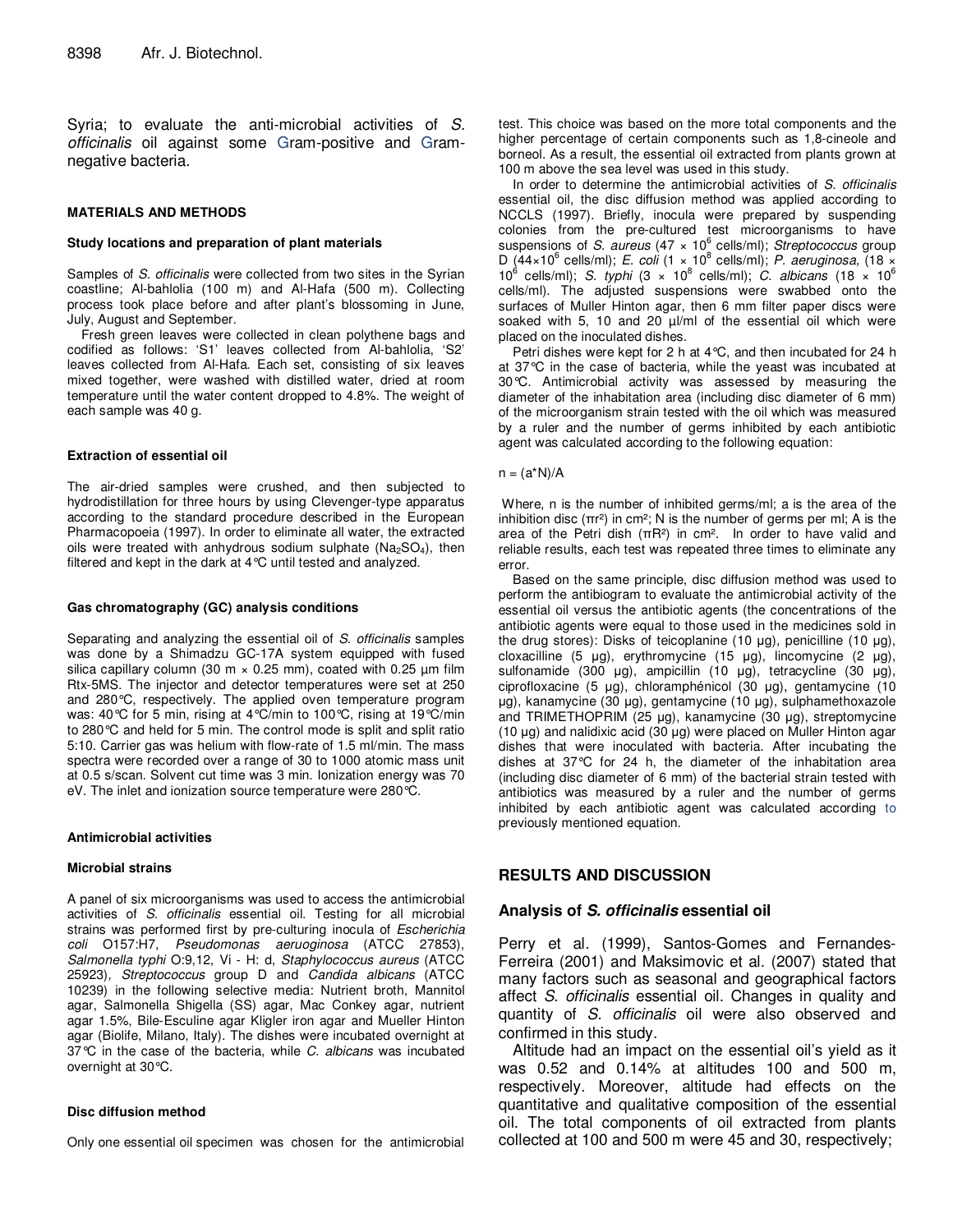**Table 1.** Essential oil composition (% of major components) of *S. officinalis* collected in Syria.

| Compound*                      |      | S. officinalis ** S. officinalis *** |
|--------------------------------|------|--------------------------------------|
| $(1R)-(+)$ - $\alpha$ - Pinene | 3.70 | 4.50                                 |
| (-)- Camphene                  | 2.60 | 5.00                                 |
| $\beta$ – Pinene               | 6.00 | 5.20                                 |
| Sabinene                       |      | 0.30                                 |
| β-Myrcene                      | 3.00 | 3.50                                 |
| α- Terpinene                   |      | 0.40                                 |
| (R)-(+) Limonene               |      |                                      |
| 1,8- Cineole                   | 62.0 | 55.0                                 |
| γ- Terpinene                   | 0.30 | 0.50                                 |
| p- Cymene                      | 0.60 | 0.60                                 |
| Terpinolene                    |      | 0.20                                 |
| (-)-α- Thujone                 | 1.38 | 1.80                                 |
| β- Thujone                     | 0.72 | 1.50                                 |
| Camphor                        | 8.00 | 10.0                                 |
| (-)- Linalool                  | 0.80 | 0.80                                 |
| Linalyl acetate                | 0.60 | 0.30                                 |
| (-)-Trans- Caryophyllene       | 2.00 | 1.00                                 |
| Monoterpene                    | 1.26 | 1.10                                 |
| (+)- Menthol                   |      |                                      |
| Borneol                        | 5.00 | 4.50                                 |
| α- Terpineol                   | 0.20 |                                      |
| Geranyl acetate                | 0.30 |                                      |
| Geraniol                       | 0.10 | 0.25                                 |
| Phytol                         | 0.18 |                                      |
| Thymol                         | 0.80 | 0.70                                 |
| Carvacrol                      | 0.20 | 0.40                                 |
| Farnesol                       | 0.20 |                                      |
| <b>Trans-trans- Farnesol</b>   | 0.06 | 0.15                                 |
| <b>Totals Components</b>       | 45   | 30                                   |

**\***Compounds of essential oil extracted from fresh green leaves and flowering top. **\*\****S. officinalis* L.*:* collected at 100 m above the sea level; \*\*\**S. officinalis* L.*:* collected at 500 m above the sea level.

sabinene, α-terpinene and terpinolene only existed in essential oil extracted from plants collected at 500 m, while α-terpineol, geranyl acetate, phytol and farnesol existed only in essential oil extracted from plants collected at 100 m (Table 1). Table 1 revealed that the essential oils extracted from 100 and 500 m had the same major constituents, but their percentages differed due to the altitude. The major component in both oils was 1,8-cineol (62-55%), followed by camphor (8 to 10%), borneol (5 to 4.5%), α-pinene (3.7 to 4.5%), β-pinene (6 to 5.2%), camphene (2.6 to 5%), β-myrcene (3 to 3.5%), caryophyllene (2 to 1%); while  $\alpha$  and β-thujone were in low concentration (0.72 to 1.5%). The concentrations of the major constituents in the essential oil of *S. officinalis* observed in this study were different from those obtained by Grella and Picci (1988), Marino et al. (2001) and Tucker et al. (1980). These differences can be attributed to the fact that essential oils are heterogeneous and their quality and quantity vary with the growth stages, ecological conditions and the extraction method (Kim et al., 1995; Ozcan and Erkmen, 2001).

## **Antimicrobial activities of S. officinalis essential oil**

Many researches reported that the antimicrobial activities of the essential oils were due to the presence of some major and minor constituents. Ulubelen et al. (1994) observed strong antimicrobial activities of the essential oil of *S. sclarea* and attributed them to the existence of caryophyllene. Dorman and Deans (2000) stated that the minor components of essential oil such as a-pinene and borneol have antimicrobial activities. Also the antimicrobial effects of borneol were also reported by Vardar-Unlu et al. (2003). 1,8-cineole and camphor are well-known chemicals that possess antifungal as well as antibacterial activities (Jalsenjak et al., 1987; Sur et al., 1991; Tzakou et al., 2001).

The essential oil extracted from plants collected at 100 m was used in this study as it had more total component than that of 500 m. Moreover, it had higher percentage of 1,8-cineol and borneol. The essential oil showed antimicrobial activities against the test microorganisms used in this study. The results presented in Table 2 shows that the essential oil of *S. officinalis* inhibited the growth of Gram-positive bacteria (*S. aureus* and *Streptococcus* group D) completely at concentration of 20 µl/ml with the minimum time of contact. At the lowest concentration (5  $\mu$ /ml), the inhabitation started after 10 min of contact and increased with time and concentration.

The results presented in Table 3 revealed that gramnegative bacteria (*E. coli*, *S. typhi* and *P. aeruoginosa*) were temporary bacteriostatic in relation to contact time and oil concentration:

1. In spite of the inhibitory effect of the essential oil against *E. coli*, the bacteria resumed their growth after 24 h at concentrations of 5 and 10 µl/ml. But the inhabitation was definitive at high oil concentration.

2. Regarding *S. typhi*, the bacteria growth was inhibited after 1 h of contact with concentrations of 5 and 10 µl/ml, but the bacteria resumed their growth after 24 h even when the highest concentration was used.

3. In the case of *P. aeruginosa* which was proven to be resistant bacteria to *S. officinalis* essential oil, the number of the inhibited bacteria after 10 min and 1 h of contact at any concentration of the essential oil was limited, and the optimum growth was reached after 24 h.

It was observed from this study that the antimicrobial activity of the essential oil was more definite against Gram-positive than against Gram-negative bacteria, that was also verified by Nostro et al. (2000). The higher resistance among Gram-negative bacteria might be due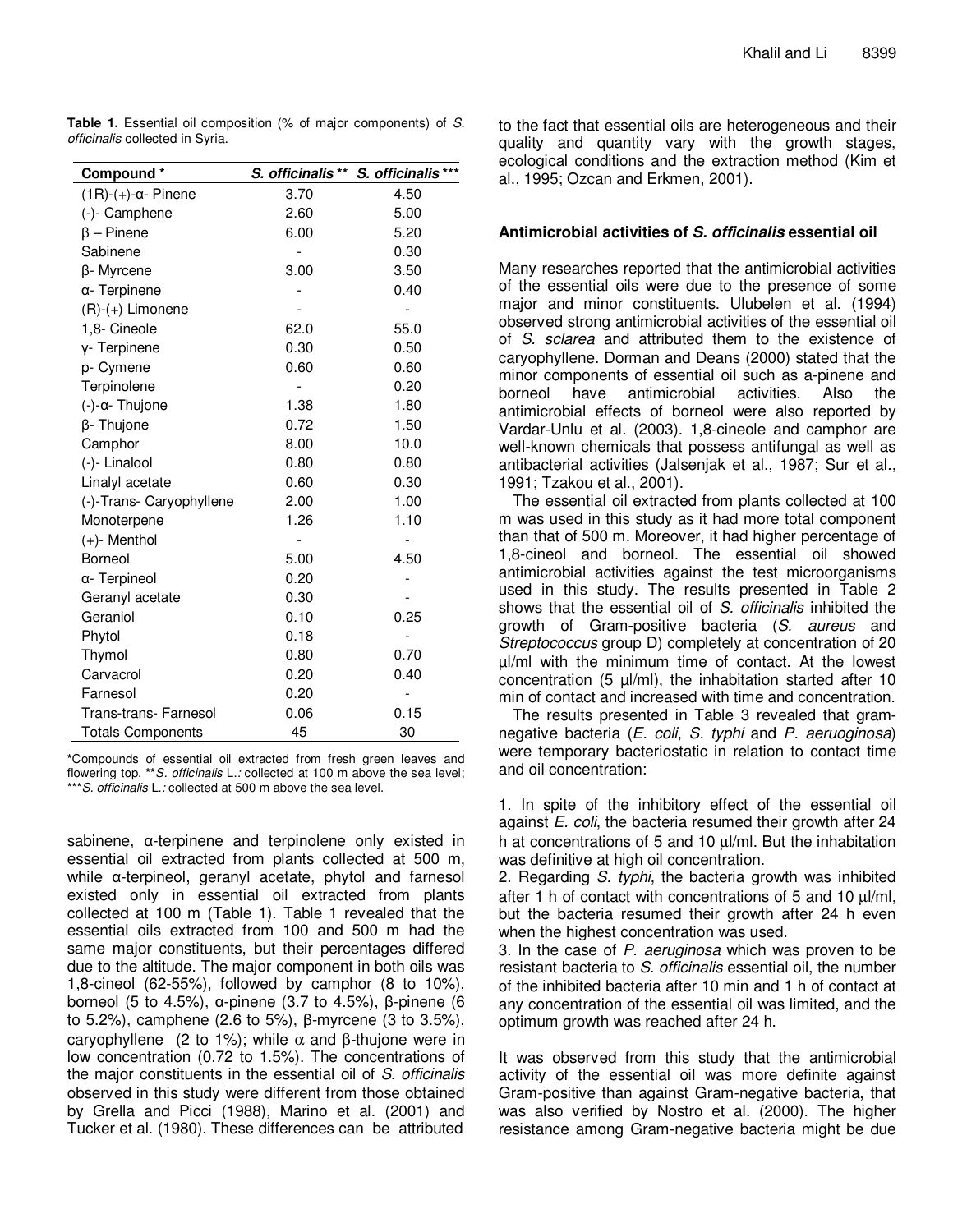|                                          | V.O.        |             | 5 <sub>µ</sub> |     |     | $10 \mu$       |     |     | 20 µl |     |
|------------------------------------------|-------------|-------------|----------------|-----|-----|----------------|-----|-----|-------|-----|
| Bacteria G(+)                            | <b>Time</b> | 10'         | 1 <sub>h</sub> | 24h | 10' | 1 <sub>h</sub> | 24h | 10' | 1 h   | 24h |
| S. aureus, 47 x 10 <sup>6</sup> cells/ml | $10^{-3}$   | 100         |                | 0   | 80  | 0              | 0   | 0   | 0     | 0   |
|                                          | $10^{-4}$   | 10          | 0              | 0   | 7   | $\mathbf 0$    | 0   | 0   | 0     | 0   |
|                                          | $10^{-5}$   | $\mathbf 0$ | 0              | 0   | 0   | 0              | 0   | 0   | 0     | 0   |
|                                          | $10^{-6}$   | 0           | 0              | 0   | 0   | $\mathbf 0$    | 0   | 0   | 0     | 0   |
| Streptococcus groupe D, 44 x             | $10^{-3}$   | 120         | 0              | 0   | 114 | 0              | 0   | 0   | 0     | 0   |
| $10^6$ cells/ml                          | $10^{-4}$   | 14          | 0              | 0   | 11  | $\mathbf 0$    | 0   | 0   | 0     | 0   |
|                                          | $10^{-5}$   | 5           | $\Omega$       | 0   | 0   | 0              | 0   | 0   | 0     | 0   |
|                                          | $10^{-6}$   | 0           | 0              | 0   | 0   | 0              | 0   | 0   | 0     | 0   |

**Table 2.** Minimal and maximal inhibitory concentrations of *S. officinalis* essential oil against Gram-positive bacteria.

**Table 3.** Minimal and maximal bacteriostatic concentraions of *S. officinalis* essential oil against Gram-negative bacteria.

|                                | V.O.        |           | $5\mu$      |          |                | $10 \mu$    |      |             | $20 \mu$       |             |
|--------------------------------|-------------|-----------|-------------|----------|----------------|-------------|------|-------------|----------------|-------------|
| Bacteria G(-)                  | <b>Time</b> | 10'       | 1 h         | 24h      | 10'            | 1 h         | 24 h | 10'         | 1 h            | 24 h        |
|                                | $10^{-3}$   | 65        | 65          | $h.g.$ * | 60             | 22          | h.g. |             | $\mathbf 0$    | $\mathbf 0$ |
| E. coli, O:157, H7             | $10^{-4}$   | 6         | 0           | h.g.     | $\overline{c}$ | 0           | h.g. | $\mathbf 0$ | $\mathbf 0$    | 0           |
| $1 \times 10^8$ cells/ml       | $10^{-5}$   |           | 0           | h.g.     |                | 0           | h.g. | 0           | $\mathbf 0$    | 0           |
|                                | $10^{-6}$   | 0         | 0           | h.g.     | 0              | $\mathbf 0$ | h.g. | 0           | 0              | 0           |
|                                | $10^{-3}$   | 240       | h.g.        | h.g.     | 230            | h.g.        | h.g. | 200         | h.g.           | h.g.        |
| P. aeruginosa,                 | $10^{-4}$   | 33        | h.g.        | h.g.     | 30             | 150         | h.g. | 21          | 37             | h.g.        |
| $18 \times 10^6$ cells/ml      | $10^{-5}$   | 6         | 55          | h.g.     |                | 25          | h.g. |             | 10             | h.g.        |
|                                | $10^{-6}$   | $\pmb{0}$ | 0           | h.g.     | 0              | 5           | h.g. | 0           | $\overline{c}$ | h.g.        |
|                                | $10^{-3}$   | 88        | 0           | h.g.     | 87             | $\mathbf 0$ | h.g. | 27          | $\pmb{0}$      | h.g.        |
| S. typhi, 0:9,12, Vi - H:      | $10^{-4}$   | 55        | $\mathbf 0$ | h.g.     | 54             | $\mathbf 0$ | h.g. | 13          | $\mathbf 0$    | h.g.        |
| d,<br>$3 \times 10^8$ cells/ml | $10^{-5}$   | 14        | $\mathbf 0$ | h.g.     | 11             | 0           | h.g. | 7           | $\mathbf 0$    | 0           |
|                                | $10^{-6}$   | 6         | 0           | h.g.     | 0              | 0           | h.g. | 0           | 0              | 0           |

**\***h.g. = High growth.

**Table 4.** Inhibitory concentrations of *S. officinalis* essential oil against yeast (*C. albicans*).

|                           | <b>V.O.</b><br>5 µl |          |     |                 | 10 µl |     | 20 <sub>µ</sub> |     |     |      |
|---------------------------|---------------------|----------|-----|-----------------|-------|-----|-----------------|-----|-----|------|
| Yeast                     | Time                | 10'      | 1 h | 24 <sub>h</sub> | 10'   | 1 h | 24 h            | 10' | 1 h | 24 h |
| Candida albicans          | $10^{-3}$           | 0        | 0   | 0               | 0     |     |                 |     |     | υ    |
| $18 \times 10^6$ cells/ml | $10^{-4}$           | $\Omega$ | 0   | 0               | 0     | 0   |                 |     |     | 0    |
|                           | $10^{-5}$           |          | 0   | 0               | 0     | 0   |                 |     | 0   | 0    |
|                           | $10^{-6}$           |          | 0   | 0               | 0     | 0   |                 |     |     |      |

to the presence of phospholipidic membrane which limits the effect of oil on the cell membrane (Nikaido and Vaara, 1985).

Table 4 shows that *C. albicans*, was the most susceptible to the essential oil among all the test microorganisms. The inhibition was total and definitive within a minimum time of contact and a minimum concentration. Although the concentration of *C. albicans* was the highest, the remaining number of yeast after the inhabitation test was zero. This remarkable activity against *C. albicans* can be attributed to pinene (Dorman and Deans, 2000).

 Results in Table 5 revealed that the numbers of bacteria inhibited by the essential oil were: *E. coli* (100), *S. typhi* (294), *P. aeruginosa* (18), *S. aureus* (470)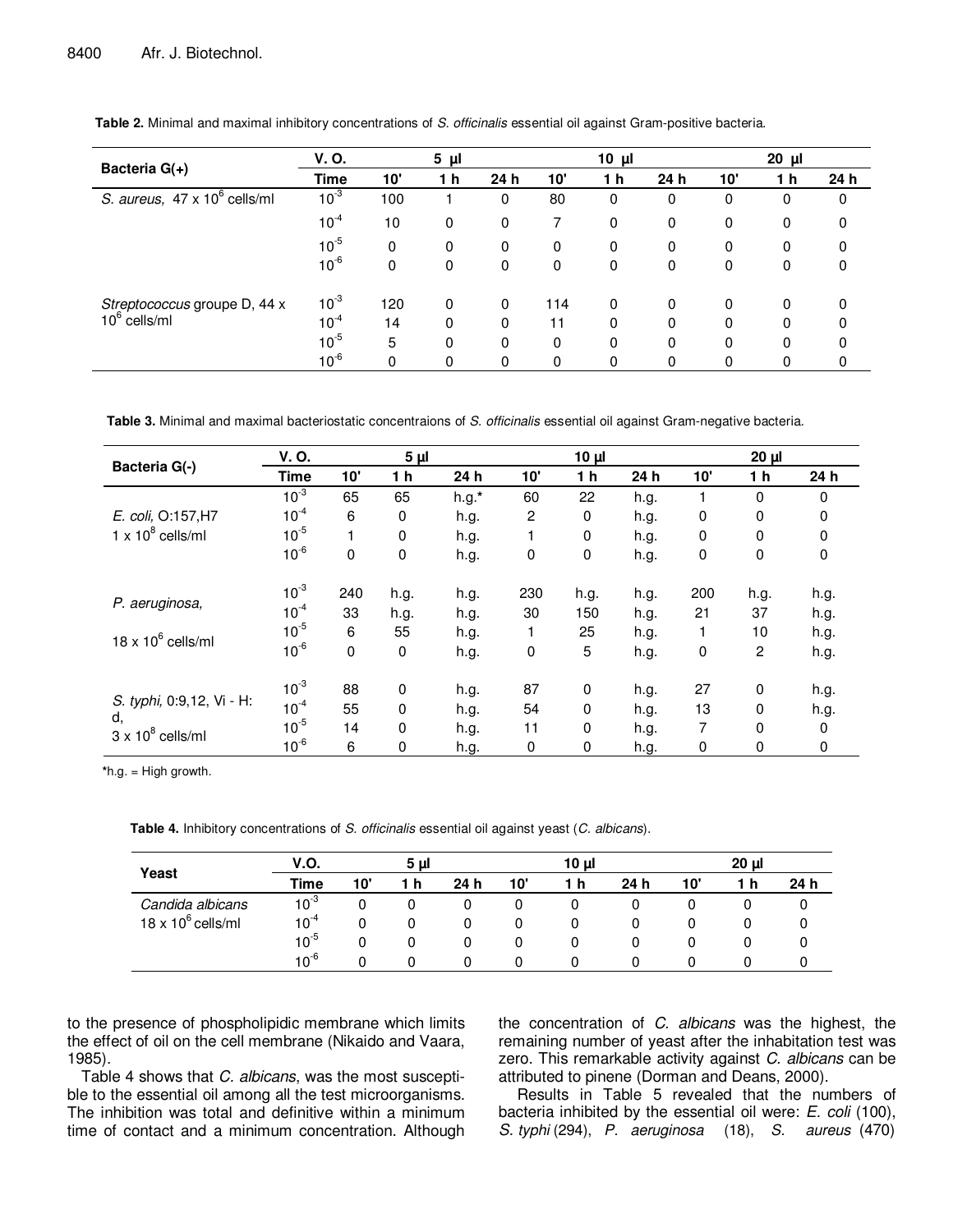| <b>Test bacteria</b>                                          | Time of contact | <b>Bacterial</b><br>concentration | S. <i>officinalis</i> L. oil<br>concentration (µl) | Antibiotic concentration/ug                               |
|---------------------------------------------------------------|-----------------|-----------------------------------|----------------------------------------------------|-----------------------------------------------------------|
| E. coli                                                       | 10'             | 100                               | 5                                                  |                                                           |
| $(1 \times 10^8 \text{ cells/ml})$                            | 1h              | 10,000                            | 5                                                  | Chloramphenicol $(30 \mu g)$                              |
| Salmonella typhi<br>$(3 \times 10^8 \text{ cells/ml})$        | 1 <sub>h</sub>  | 300,000                           | 5                                                  | Sulphamethoxazole (25 µg)<br>Gentamicine $(10 \mu g)$     |
| P. aeruginosa<br>$(18 \times 10^6 \text{ cells/ml})$          | 10'             | 18                                | 10                                                 |                                                           |
|                                                               | 1h              | 18                                | 5                                                  | Resistant                                                 |
| Staphylocccus aureus                                          | 10'             | 470                               | 5                                                  | Chloramphenicol $(30 \mu g)$                              |
| $(47 \times 10^6 \text{ cells/ml})$                           | 1h              | 4,700                             | 10                                                 | (2+)                                                      |
| Streptococcus group D,<br>$(44 \times 10^6 \text{ cells/ml})$ | 10'             | 44                                | 5                                                  | Ampicillin (10 µg)                                        |
|                                                               | 1h              | 44,000                            | 10                                                 | Chloramphenicol $(30 \mu g)$<br>Sulphamethoxazole (25 µg) |

**Table 5.** Minimum inhibitory concentration (MIC) of *S. officinalis* essential oil and anti-microbial discs against Gram-negative and positive bacteria.

and *Streptococcus* group D (44). The efficiency of the anti-microbial against the used bacteria were as follows: The highest efficiency among the anti-bacterial discs used was by chloramphenicol (30 µg) for *E. coli*; sulphamethoxazole (25 µg) and gentamicine (10 µg) for *S. typhi*, chloramphenicol (30 µg) for *S. aureus*; ampiciline (10 µg), chloramphenicol (30  $\mu$ g) and sulphamethoxazole (25  $\mu$ g) for *Streptococcus* group D; while *P. aeruginosa* was resistant to all antibiotics, it was obvious that the antibacterial activity of *S. officinalis* had strongly exceeded that of the usual antibiotics which inhibited the same numbers of bacteria but with the higher concentrations mentioned earlier.

## **Conclusion**

The essential oil profile of *S. officinalis* was proven to be affected by the ecological and seasonal factors. But despite all factors, the predominance components were 1,8-cineol*,* camphor, borneol, α-pinene, β-pinene, camphene and β-myrcene and caryophyllene. The essential oil of *S. officinalis* proved to have antibacterial activity against Gram- positive and negative bacteria. This activity was more obvious against Gram- positive than negative bacteria, which might be due the existence of the outer phospholipid membrane of the gram-negative bacteria. In comparison with the commercialized antibiotics, the essential oil exhibited a better efficiency, especially against resistant bacteria to antibiotics. This made this essential oil a good alternative to the traditional antibiotics as well as food preservatives.

#### **REFERENCES**

Barnes J, Anderson LA, Phillipson DJ (2007). Sage. Herbal medicines. 3<sup>rd</sup> edition. The Pharmaceutical Press, London.

- Chalcat JC, Michet A, Pasquier B (1998). Study of clones of *Salvia officinalis* L. yields and chemical composition of essential oil. Flav. Frag. J., 13: 68-70.
- Dorman HJD, Deans SG (2000). Antimicrobial agents from plants, antibacterial activity of plant volatile oils. J. Appl. Microbiol., 88: 308- 316.
- Dweck AC (2000). The folklore and cosmetic use of various *Salvia* species. In: Kintzios SE (ed) Medicinal and aromatic plants-industrial profiles, Sage, the genus *Salvia*. Harwood Academic Publishers, The Netherlands. pp. 1-25.
- European Pharmacopoeia  $3<sup>rd</sup>$  Ed. (1997). Council of Europe, Strasbourg. pp. 121.
- Giannouli AL, Kintzios SE (2000). Essential oils of *Salvia ssp*., examples of intraspecific and seasonal variation. In: Kintzios SE (ed), Medicinal and aromatic plants-industrial profiles, Sage, the genus *Salvia*. Harwood Academic Publishers, The Netherlands. pp. 69-79
- Grella GE, Picci V (1988). Variazioni stagionali dell\_olio essenziale di *Salvia officinalis*. Fitoterapia. 59: 97-102.
- Ioannides C (2002). Pharmacokinetic interactions between herbal remedies and medicinal drugs. Xenobiotica, 32(6): 451-478.
- Izzo AA (2005). Herb-drug interactions: An overview of the clinical evidence. Fundam. Clin. Pharmacol., 19: 1-16.
- Jalsenjak V, Peljnajk S, Kustrak D (1987). Microcapsules of sage oil, essential oils content and antimicrobial activity. Pharmazie, 42: 419- 420.
- Jellin JM, Batz F, Hichen K, Gregory P, Burson S, Shaver K, Palacioz K  $(2000)$ . Natural Medicine Comprehensive Database.  $3<sup>rd</sup>$  edtion. Therapeutic Research Faculty, Stockton, CA.
- Kim J, Marshall MR, Wei C-I (1995). Antibacterial activity of some essential oil components against five food borne pathogens. J. Agri. Food Chem., 43: 2839–2845.
- Maksimovic M, Vidic D, Milos M, Solic ME, Abadzic S, Siljak-Yakovlev S (2007). Effect of the environmental conditions on essential oil profile in two Dinaric Salvia species: *S. brachyodon* Vandas and *S. officinalis* L. Biochem. Syst. Ecol., 35(8): 473-478.
- Marino M, Bersani C, Comi G (2001). Impedance measurements to study the antimicrobial activity of essential oils from Lamiaceae and Compositae. Int. J. Food Microbiol., 67: 187-195.
- Mouterde P (1983). Nouvelle flore du Liban et de Syrie. Dar El-Machreck, Beyrouth. pp. 3-159.
- NCCLS (National Committee for Clinical Laboratory Standards) (1997). Performance standards for antimicrobial disk susceptibility test. 6<sup>th</sup> ed. Approved Standard. M2-A6, Wayne, PA.
- Nikaido H, Vaara M (1985). Molecular basis of bacterial outer membrane permeability. Microbiol. Rev., 49: 1–32.
- Nostro A, Germano MPD, Angelo V, Marino A, Cannatelli MA (2000). Extraction methods and bioautography for evaluation of medicinal